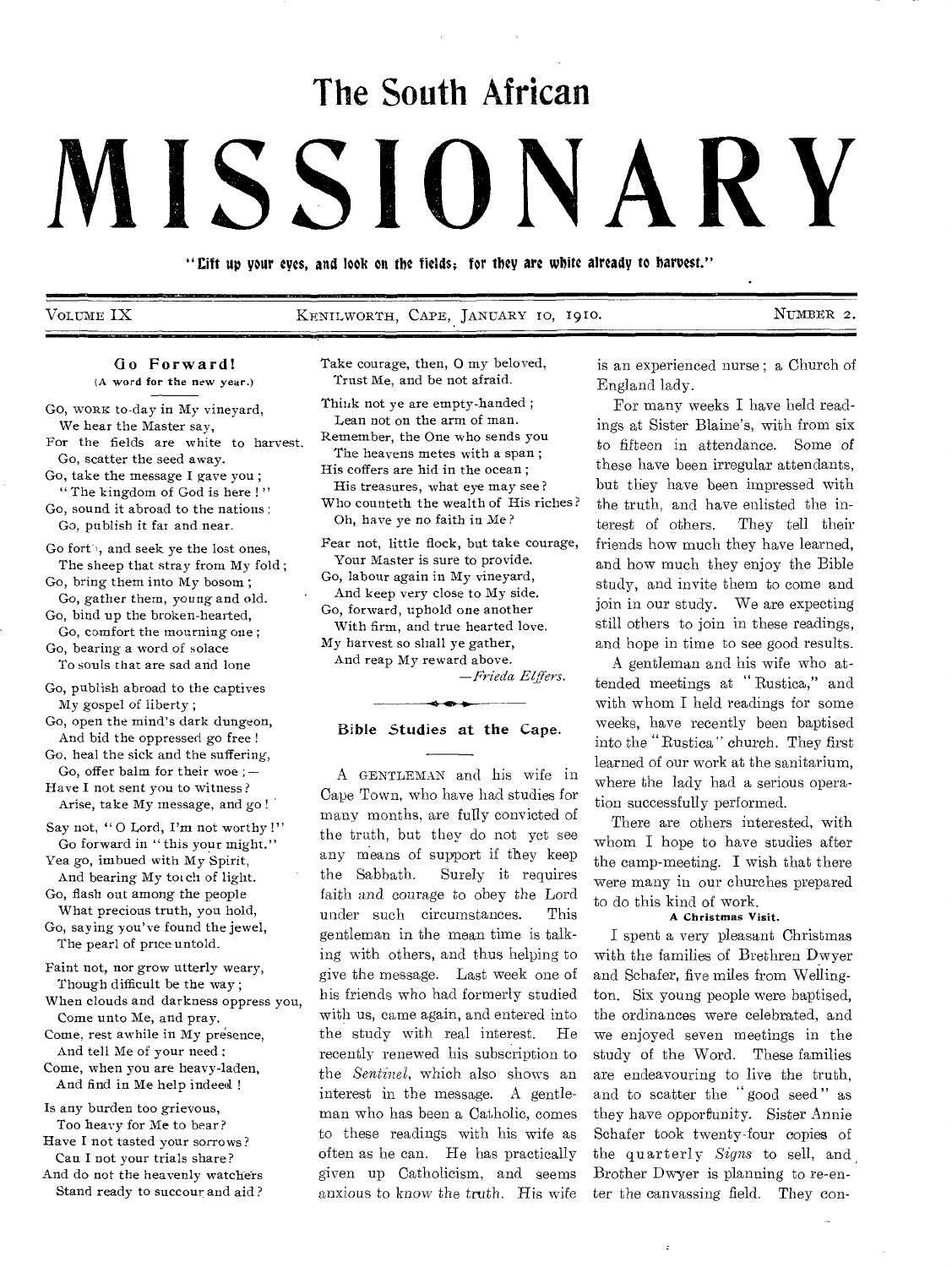duct regular service and a Sabbathschool, and faithfully pay the tithe. Our brief visit was one of Mutual pleasure' and profit.

| J. J. HANKINS.  |  |
|-----------------|--|
|                 |  |
| Solusi Mission: |  |

SABBATH, December 25th, to the world a day of pleasure and feasting, was to us a very solemn occasion. We gathered at the river, where, after a few words were spoken by two of the 'native teachers and the writer, twenty-four dear souls were buried in baptism by Elder Sturdevant. Twelve of these first heard the call to repentance at our out-stations and came here to learn the way of the Lord more perfectly. Two were old women, these being the first-fruits from among the old people, and two were formerly men.bers of the Methodist Church ; but as the Lord gave them more light they accepted it. A few of the natives from the kraals were out to see the baptism, and we hope what they heard and saw will make a lasting impression. These are the experiences that cheer the heart of the missionary. When one sees 'such a company taking their stand for the Lord he is indeed made to feel that his work is accomplishing something.

The school work is progressing favourably. Our enrolment at present is eighty-two, seventy-five of which are boarders. All seem desirous to learn, many studying most of their spare time. It is a real pleasure to teach them. They pay very rapt attention when the Bible is being taught, and especially do they enjoy studying the prophecies. With the help of three native teachers we are able to successfully carry on the school work. This being the digging season and all the natives are busy digging, we have closed three of our out-stations ; all of which we hope to re-open the first' Of January. At the other three stations we have an average attendance of twenty-nine. This time of the year very few natives go to school, it is only those who board

at the mission that have this privilege.

This year we have ploughed and planted two-hundred and forty acres of mealies, pea-nuts, sweet potatoes, and kaffir-peas. The rains were very slów in starting, and have been very irregular, still our fields are looking as well as can be expected. The Lord has sent us such a large family this year that it will take a large number of bags of" grain to supply their necessities ; but we are sure He will give us the wherewith to sustain them.  $\Delta \sim 100$ 

Tuesday afternoon before last one of our girls was struck and almost killed by lightning. At the time she was sitting by the window working arithmetic. The lightning went through the window, struck her on the head, passed behind her ear, down herneck, over her chest, and on to her slate. Some of the girls were sitting with her when she was struck, and instead of helping her or calling help. they fled. By the. time help reached her, the poor girl was in flames and is very badly burned. We worked over her"for nearly an hour before she became conscious. The blow she received on the head was enough to kill a person, without reckoning the burns she received. We are glad to say she is recovering favourably ; yet it will be a long time before she will be herself again. We cannot understand why such experiences come to us ; but Rom. 8 : 28 gives us much encouragement.

Dear Brethren and Sisters, do not forget to pray for the missions and missionaries. Satan hates the work We are doing and does all he can to discourage us and hinder our 'work. We are of good courage and are determined to push the battle to the very gates.

J. VICTOR WILSON.

### Natal-Transvaal Conference.

To ALL our colleagues and friends who read the MISSIONARY, Mrs. Edmed and I would extend seasonable greetings. That God may bless

His people, and hasten them into His kingdom is our one desire.

WHILE en route to Krugersderp last week, Sister A. Strachan met a gentleman who is a subscriber to the *South African Sentinel,* and spoke very appreciatingly of the paper. He took a copy of -the *Signs* on the recommendation of the *Sentinel.* 

WE are glad to welcome Brother Rowland into our list of periodical canvassers. He started out last week—the worst in the year for such work, and reported four days work with an average of thirty-five copies of the *Signs* a day. This work Was done in Pretoria.

THAT our periodicals are being received with much favour, is shown not only in the large sales, that are now taking place, but in the fact that our workers find persons everywhere who always buy after being assured that the paper offered is published by this denomination.

WE have recommended to the local church in this city, that the sale of the *Signs of the Times* in Johannesburg and suburbs be conducted under the direction of the mission management, only to save confusion of territory between the church members and the mission family.

THE Mission family gratefully reciprocate the kind expressions of greeting they have received from many sources. Our faith in the future of this work is strong, and we believe this "dark continent" is soon. to be lighted with the sweet message of our soon coming Saviour.

.BROTHER F. MACDONALD is tak-, ing a short vacation during January, and Brother Earnest Freeman has charge of the office during his absence. In the meantime we trust that Brother Macdonald will find rest. and recuperation in his vacation. He deserves it.

OUR medical department has made a good start, having given 57 treat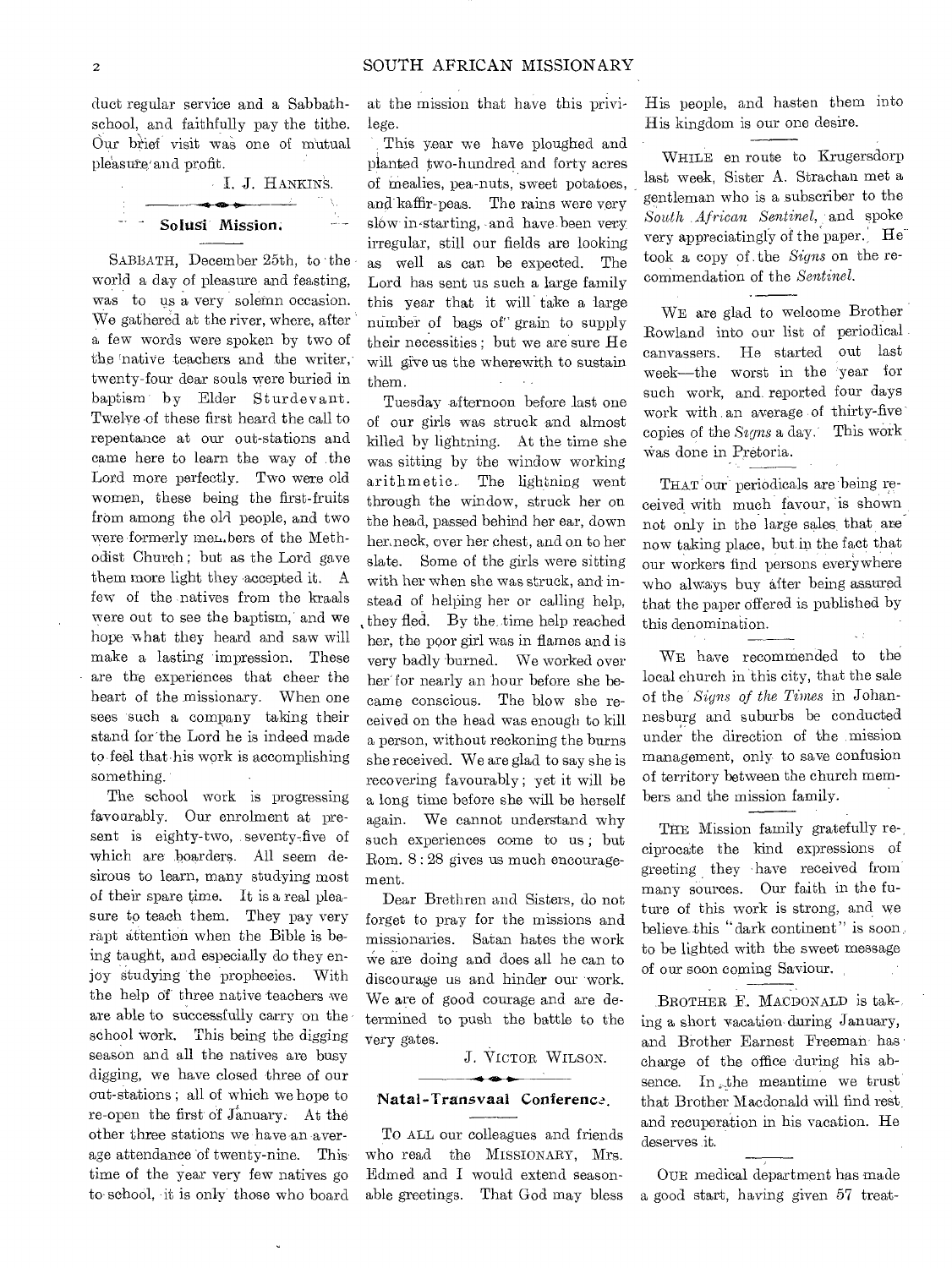ments, and received £4 10 0. Thus our nurse's expenses have been met so that we do not have to draw on the conference for financial aid. We expect the mission to be wholly selfsupporting, as it has been in starting.

IN view of the decision of the last General Conference delegation to raise funds with which to send forty families to China as missionaries. Brother Howard's report of an interview with a representative from the land of Sinim will be interesting, and also as showing that God is preparing the heathen mind to receive the message we are bearing to this world. This Chinaman was deeply interested in Brother Howard's canvass for the book, Daniel and the Revelation, and stated that the Chinese nation believes that a universal war is imminent, and must take place within ten or fifteen year at the latest. The result of this conflict he affirmed will be that One King will rule the world thereafter. This is just what we believe. May be our good missionaries will be able to strengthen this expectation by a suitable application of Acts  $17:23-31$ . That  $bat$ tle is the "Battle of Armegeddon," and that King is our glorious King Jesus.

THE work of the Johannesburg Mission family has now proceeded for five weeks, during which time our routine has been disturbed by the excitement of the holiday-pursuing people. We have lost no time however, for a suggestion that we dispense with class work and devote the whole of the holiday week to field work, was readily received and acted upon with good results. The Bible never seemed sweeter than it did in those days, and the Lord richly repaid us for our sacrifice.

In the field, our workers found the people's minds filled with preparations for the season's festivities, and yet they found favour and patronage and laboured successfully. Several evenings when there was a crowd expected in town, we went to the

main thoroughfares and sold the papers well. When we consider that most of the members of the mission family whose work is included in the following report, have only recently embraced the truth, and have never done any such work in their lives before, then the goodness of God is magnified, and we feel to praise Him for His special help.

family for the five weeks,—*Wachters*, 61: Signs of the Times, 778; South African Sentinels, 234; Good Healths, 136; Bible Training Schools, 443. Total, 1.652.

Books sold in the same time by the mission family,-Story of Daniel, 550; Daniel and the Revelation, 31; Miscellaneous, 6. Total, 587. The retail value of these books and papers are £234 17 9.

Periodicals sold by the mission

HERBERT J. EDMED.

|                                                                 | Cape Conference, for week ending Dec. 24, 1909. | The paper Udork. |                |                |                 |                |                  |               |
|-----------------------------------------------------------------|-------------------------------------------------|------------------|----------------|----------------|-----------------|----------------|------------------|---------------|
| NAME                                                            | TERRITORY                                       | PAPER            |                | NO. SOLD.      | VALUE OF PAPERS |                |                  |               |
| Percy Tarr,                                                     | P. Elizabeth,                                   |                  |                | $\mathsf Q$    |                 |                |                  | 9             |
| Philip Evert,                                                   | Kimberley,                                      |                  |                | 22             |                 |                | ΙO               | 6             |
| Fotals,<br>2 Agents,                                            |                                                 |                  |                | 31             |                 |                | $11 \quad 3$     |               |
|                                                                 | papers sold up to $Dec. 24, 1909.$              |                  |                |                |                 |                |                  |               |
| J. Vermaak                                                      | U'hage, P. E'beth.                              |                  |                | 126            |                 | $\mathfrak{Z}$ | $\mathfrak{F}$   | $\mathcal{O}$ |
| Nellie George,                                                  | P. Elizabeth,                                   |                  |                | 163            |                 | 4              | 3                | -6            |
| <b>Totals</b><br>2 Agents,                                      |                                                 |                  |                | 289            |                 | 7              | $\cdot$ 0        | $^{\circ}$    |
| matal=Transvaal Conference, for two weeks ending Dec. 24, 1909. |                                                 |                  |                |                |                 |                |                  |               |
| Mission Company,                                                | Johannesburg,                                   | Signs,           |                | 499            |                 | 12             | $\mathbf Q$      | -6            |
|                                                                 |                                                 |                  | Wachter,       | 23             |                 |                | 5                | 9             |
|                                                                 |                                                 |                  | Sentinel,      | 62             |                 |                | 15               | 6             |
|                                                                 |                                                 |                  | G. Health.     | 4 <sup>2</sup> |                 |                | $\cdot$ IO       | -6            |
|                                                                 |                                                 |                  | Miscellaneous, | 133            |                 |                | 2 10             | ்க            |
| G. H. Rowland,                                                  | Pretoria,                                       | Signs,           |                | 141            |                 |                | 3 <sub>10</sub>  | -6            |
| $2$ Agents.<br>Founs.                                           |                                                 |                  |                | <b>GOO</b>     |                 | 20             | $\boldsymbol{z}$ | - 3           |

# The Book Work.

Cane Conference, for week ending Dec. 24, 1909.

| $B$ $\partial K$<br>PLACE<br>NAME                          | tix-           | ORDS.        |                          | VALUE            |                  |                | HELPS          |            |                       | Torats           |               |                  | DEL'D          |          |
|------------------------------------------------------------|----------------|--------------|--------------------------|------------------|------------------|----------------|----------------|------------|-----------------------|------------------|---------------|------------------|----------------|----------|
| W. A. George, P. E'beth, G. C.                             | $25^{\circ}$   | 8            |                          | $5 - 15$         | $\circ$          | $\overline{c}$ | $\overline{c}$ | $\theta$   |                       | 717              | 6             |                  | $\overline{2}$ | -6       |
| H. M.<br>Percy Tarr,                                       | 32             | $\mathbf Q$  |                          | 218              | 6                |                |                |            | $\overline{2}$        | 18               | 6             |                  | 6              | -6       |
| Eric Smith,<br>G. C.                                       | 18             | 5            | $\overline{\mathcal{L}}$ | $\boldsymbol{2}$ | 6                | $\mathbf{I}$   | $\overline{c}$ | -6         | 4                     | 5                | 6             |                  | ΙO             | $\circ$  |
| Irwin Williams, Beaconsf'd, G. C.                          | $2\tilde{5}$   | 18           | 11                       | 6                | 6                |                |                |            | ΙI                    | 6                | 6             |                  |                |          |
| Hugh Williams, Kimberley, C. K.                            | 26             | 17           | 5                        | 10               | $\circ$          |                |                |            | $\tilde{\mathcal{L}}$ | 10               | $\circ$       |                  |                |          |
| Lewis Williams, "<br>G. C.                                 | 20             | ι6           | 10 <sup>2</sup>          | 12               | $\circ$          |                |                | $3\quad 6$ |                       | 10 <sub>15</sub> | 6             |                  |                |          |
| $\boldsymbol{\eta}$<br>Philip Evert,<br>G. C.              | 22             | 10           | 10 <sub>13</sub>         |                  | $\cdot$ O        |                |                |            |                       | 1013             | $\circ$       | 1                | 5              | $\circ$  |
| M. Schonken, Woodstock, P. H.                              | $\mathfrak{D}$ | I            |                          | 3                | O                |                |                |            |                       |                  |               |                  | 3              | $\circ$  |
| 8 Agents,<br>Totals,                                       | 170            | 64           | 65.30                    | $\mathbf Q$      | $\cup$           | $\overline{3}$ |                | 80         |                       | 53.15            | $\mathcal{O}$ | $\boldsymbol{2}$ | 7              | O        |
| matal=Transvaal Conference, for week ending Dec. 24, 1909. |                |              |                          |                  |                  |                |                |            |                       |                  |               |                  |                |          |
| Mission Company, Jo'burg, S. D.                            | 155            | 120          | 37                       | 7                | $\circ$          | 7              | I              | 6          | 44                    | 8                | 6.            | τo               | 6              | $\Omega$ |
| D. R.<br>C. A. Dixie, Melville,                            | 34             | 10           | 18                       | -16              | 6                |                |                |            | 18                    | -16              | 6             | 3                | 3              | $\circ$  |
| E. Enochson, East Rand, D.R.                               | 56             | 26           | 16                       | -18              | $\Omega$         |                |                |            | 16                    | -18              | $\circ$       |                  | $\overline{4}$ | $\circ$  |
| E. M. Howard, Troyeville, D. R.                            | 43             | $25^{\circ}$ | 22                       | $\overline{2}$   | 6                |                |                |            | 22                    | $\overline{a}$   | 6             | $\bf{I}$         | I              | $\circ$  |
| Mrs. Howard, Bezuiden-<br>hout Valley, D. R.               | 16             | 6            | 5                        | $\overline{+}$   | $\circ$          |                |                |            | 5                     | 4                | $\circ$       |                  |                |          |
| A. Whelan, Belgravia, $\mathcal{E}$ , K. P.                | 8              | 6            |                          | 6                | $\Omega$         |                |                |            |                       | 6                | $\Omega$      |                  | Q              | $\circ$  |
| C. K.<br>F. J. Blake, Fairview,                            | 46             | 8            | $\overline{c}$           | 8                | $\circ$          |                |                |            | $\overline{a}$        | 8                | $\circ$       |                  | 18             | $\circ$  |
| D. R.<br>H. Schmidt, Volksrust,                            | 28             | 15           | 15                       | 6                | 6                |                | $\mathbf{I}$   | 6          | 15                    | 8                | $\circ$       |                  |                |          |
| E. van der Molen, Nigel,<br>D. R.                          | 32             | 25           | 24                       | $\circ$          | $\circ$          |                |                |            | 24                    | $\circ$          | $\circ$       |                  | 2I4            | $\circ$  |
| 9 Agents,<br>Totals.                                       | 418            | 259          | $\pm$ 152                | S.               | $\left( \right)$ | 7              | 3              | $\circ$    | 159 11                |                  |               | 61815            |                | $\circ$  |